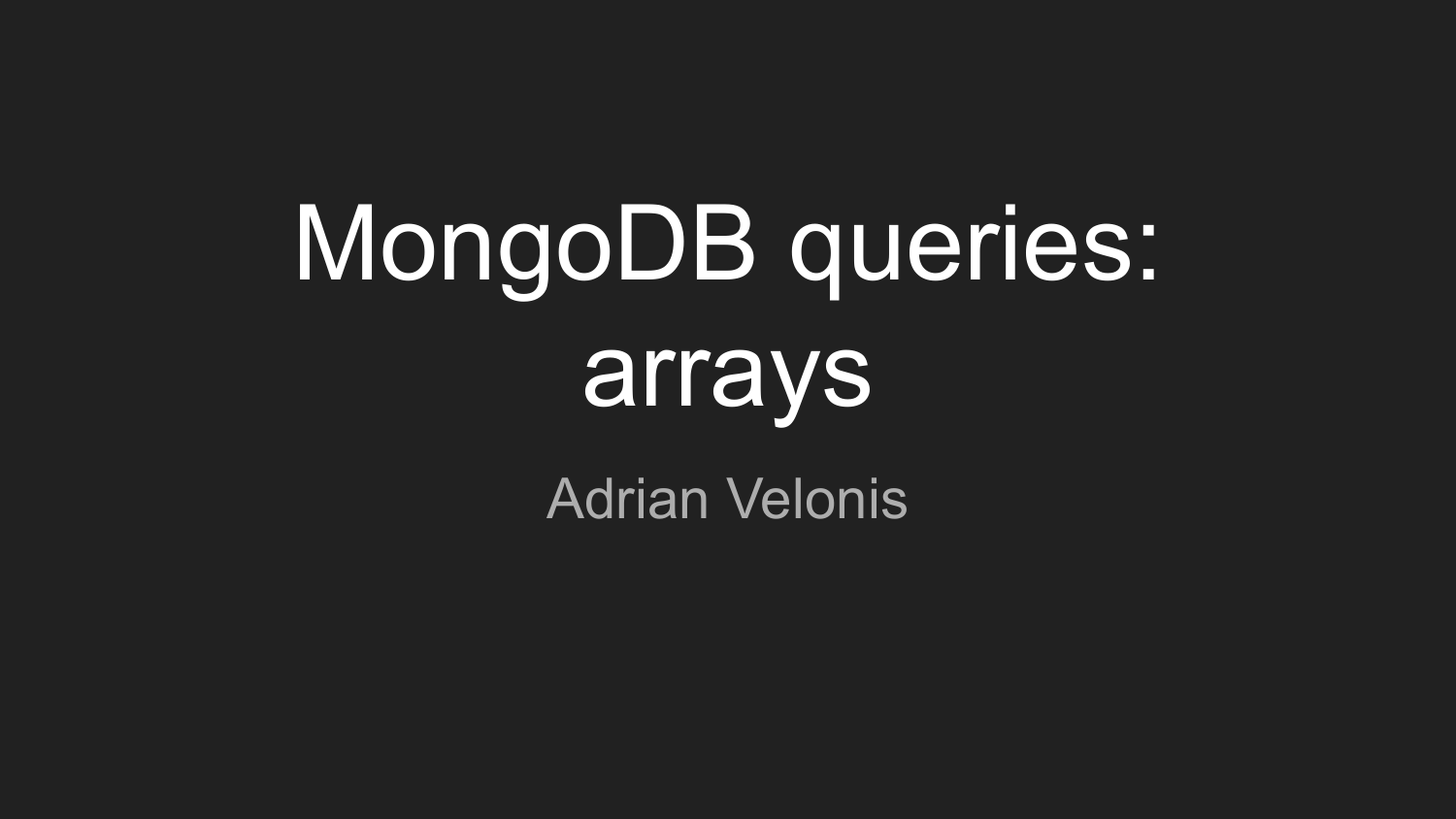## Querying arrays

```
• Query for one element in an array:
```
○ db.collection.find({

"field": "value"

})

- $\circ$  Returns all objects that contain value in the field array
- Query for multiple elements in an array:

```
○ db.collection.find({
       field: {$all: [
            "value1",
            "value2"]}
```
})

- o Returns all objects that contain value1 and value2 in the field array
- Order does not matter with the \$all operation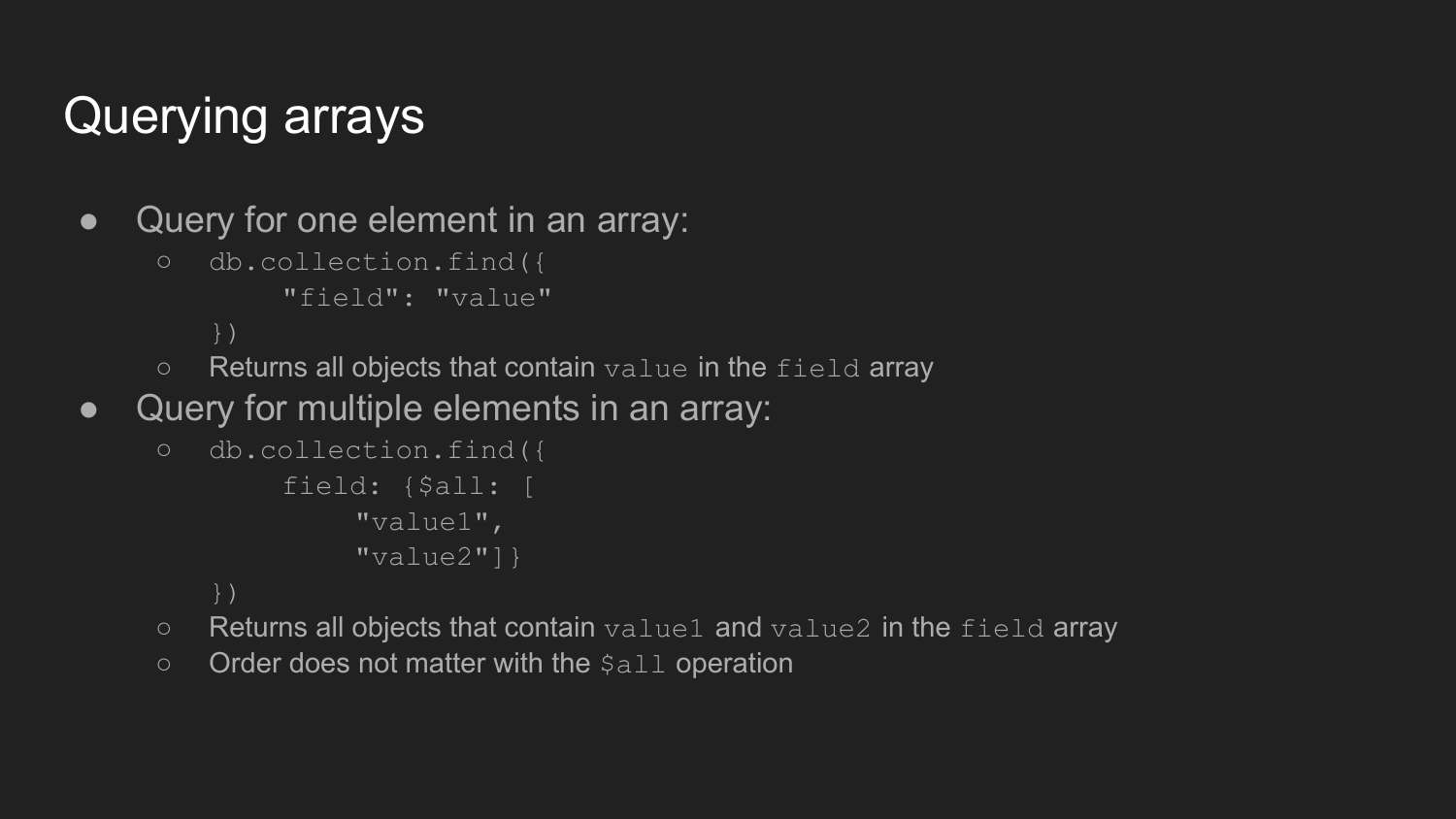# Querying arrays (example)

Database:

```
"fruit": [
          "apple",
          "banana",
          "peach"
},
     "fruit": [
          "orange",
          "grape"
```
Query: find arrays containing "banana":

```
db.collection.find({
     "fruit": "banana"
})
```
Query: find arrays containing "apple" and "banana":

```
db.collection.find({
   fruit: {
     $all: [
       "apple",
       "banana"
```
Output: "\_id": ObjectId("5a934e000102030 405000000"), "fruit": [ "apple", "banana", "peach"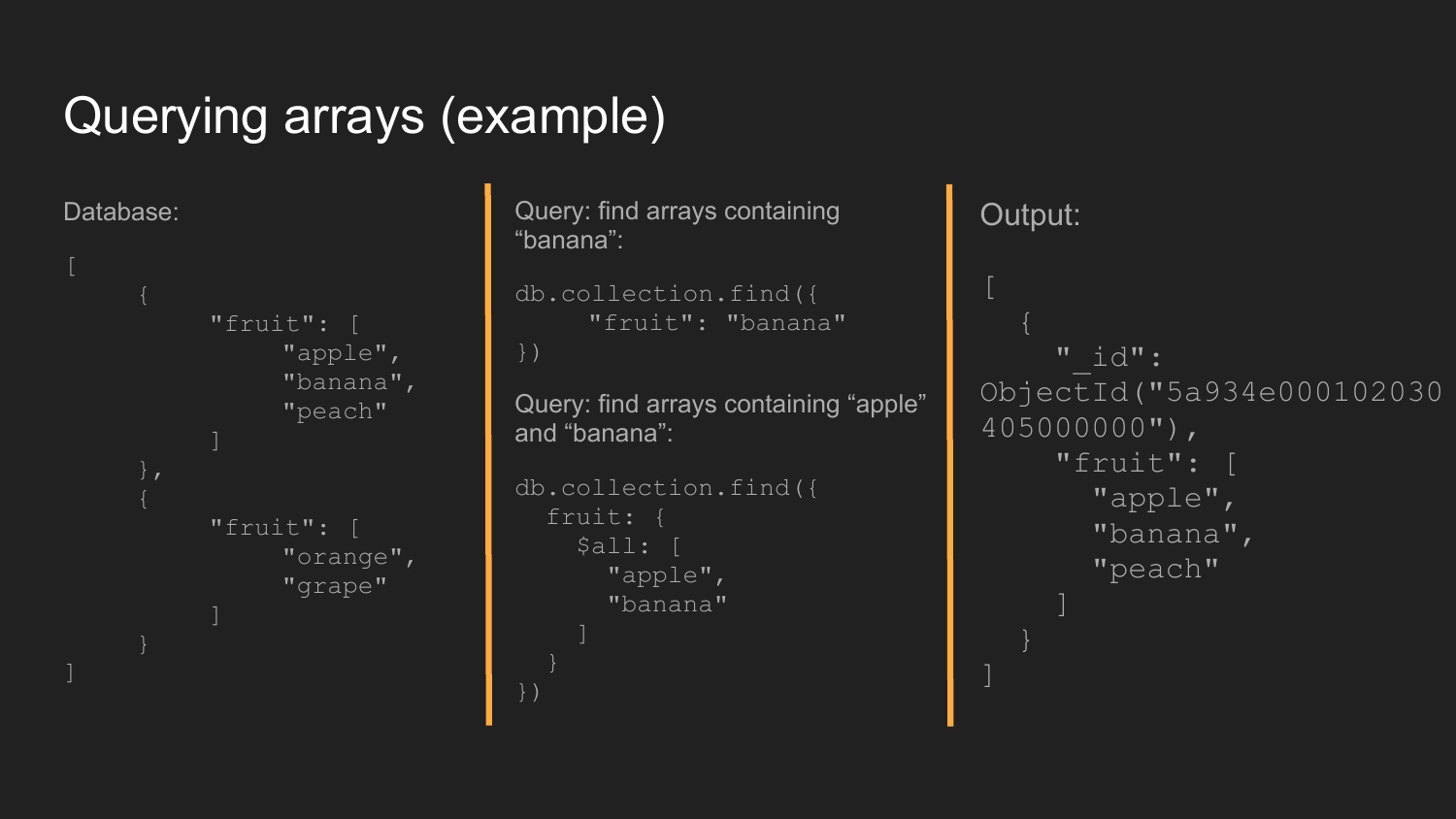# Querying arrays (cont.)

- You can also search for an entire array without  $$all:$ 
	- db.collection.find({

"field": ["value1", "value2", "value3"]

})

- Returns all objects with the exact array field and values you specify
- Query for a value at a specific index of an array:

```
○ db.collection.find({
```
"field.index": "value"

})

- o Returns all objects that contain value at the index you specify for field
- Arrays are 0-indexed
- Query for arrays of a given size:

```
○ db.collection.find({
        "field": {"$size": 3}
   })
```
 $\circ$  Returns the field array object if value is in the field array at the index you specify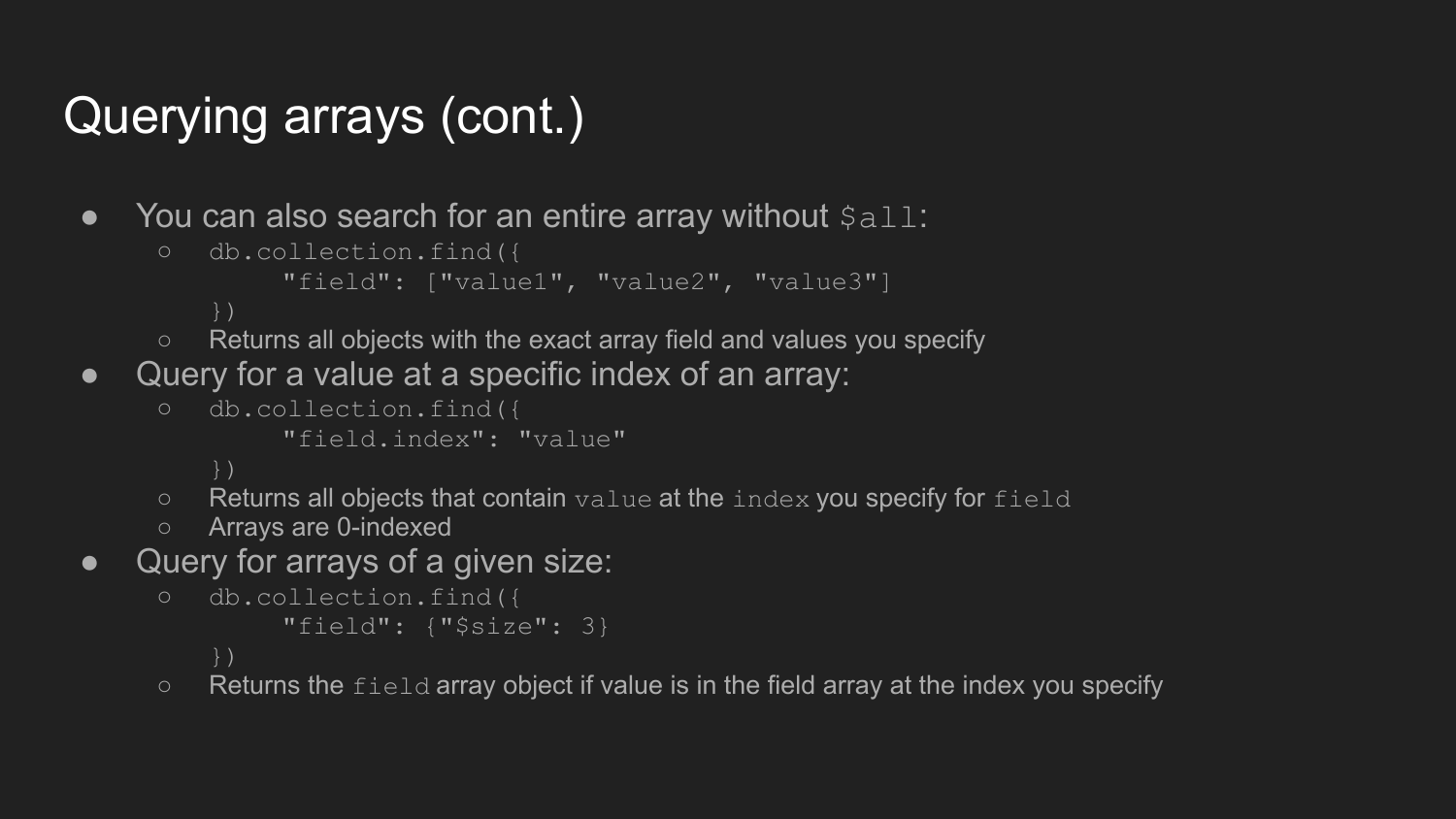## Querying arrays (\$slice)

- Query for a subset (slice) of elements in an array:
	- db.collection.findOne(

```
<query>,
{ <arrayField>: { $slice: <n> } }
```
);

- Returns the first n values in arrayField
- $\circ$  To find values from the end of  $\arctan\theta$  rate of  $\sin\theta$
- $\circ$  To find a range of values starting in the middle, use this syntax:
	- { <arrayField>: { \$slice: [ <i> <n> ] } }
	- $\blacksquare$  This returns n values starting at index  $\pm$
- You can also use find instead of findOne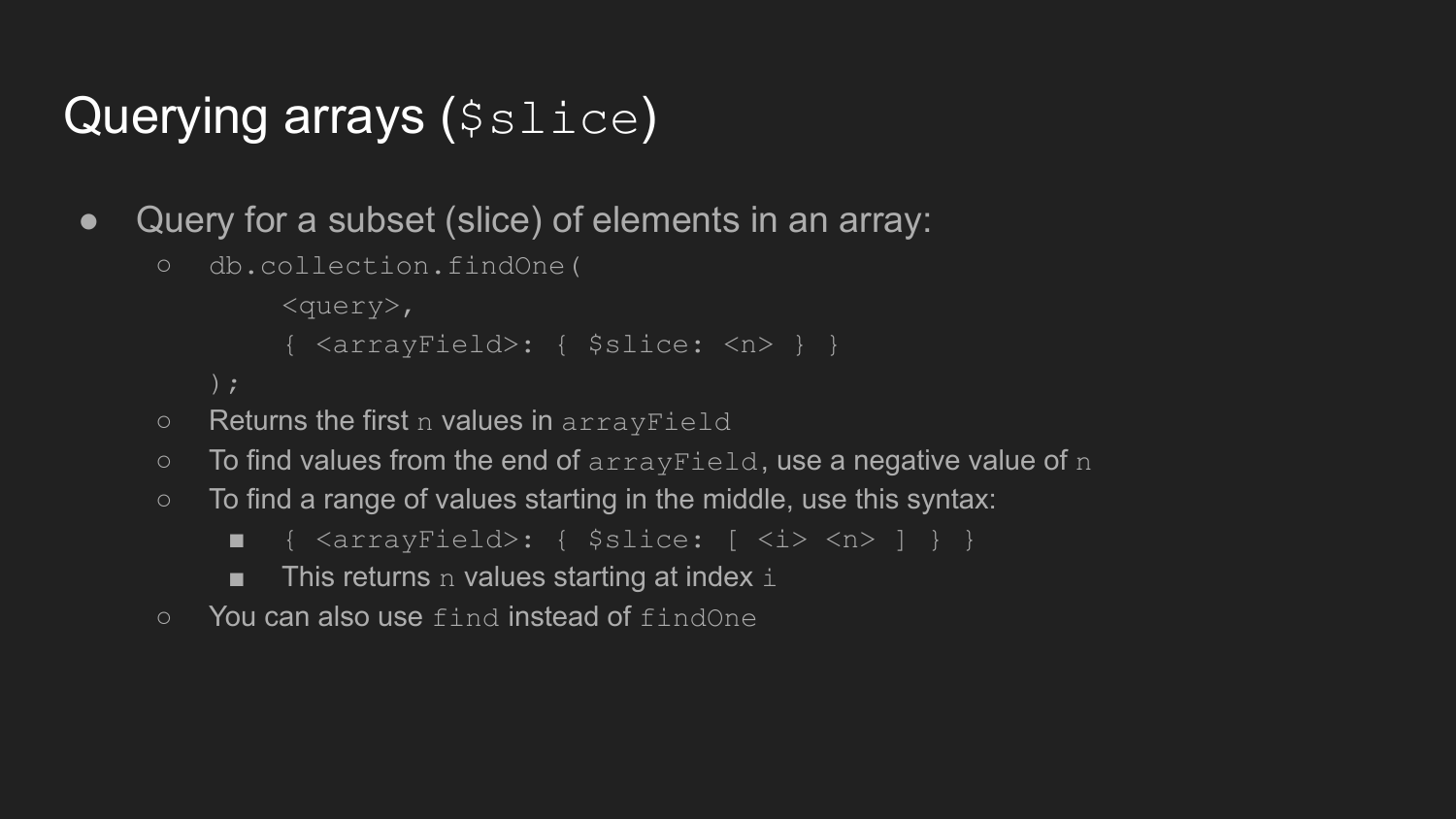#### Querying arrays (range)

```
• Query for a range of values of a field:
```

```
○ db.collection.find({
```
"x": {"\$qt": number1, "\$lt": number2}

}).min({

```
"x": number1
```

```
}).max({
```

```
"x": number2
```
})

- **Nota** Where  $\varsigma_{\text{gt}}$  is "greater than" and  $\varsigma_{\text{lt}}$  is "less than"
- **EXECUTE:** Returns documents in which x is greater than number 1 and less than number 2
- This is kind of inefficient, but it works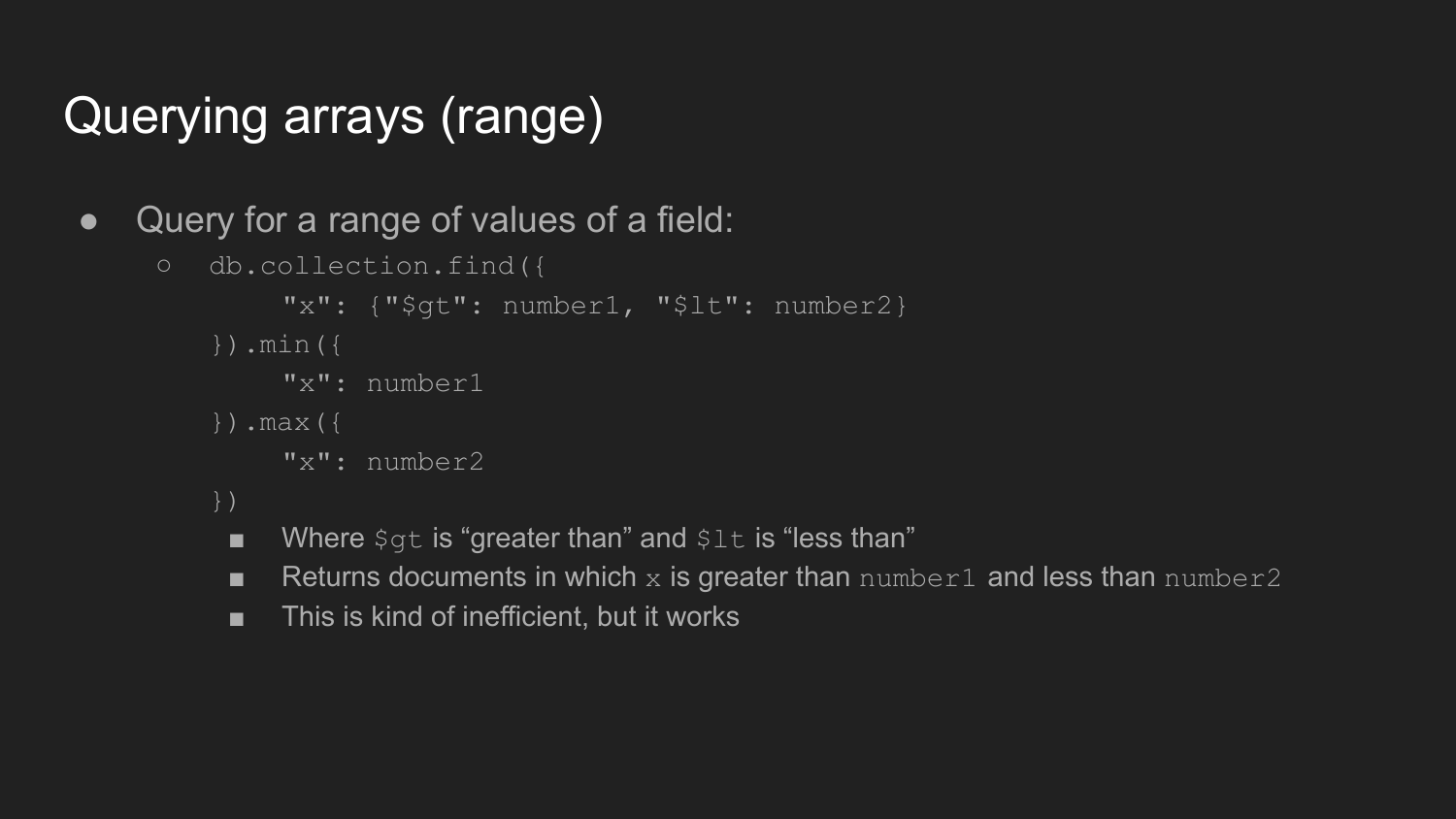#### Querying arrays (embedded documents)

Database:

```
\lceil \}"name" : {
       "first": "John",
       "last": "Doe"
    },
   "age": 21
```
Query: search for specific key in an embedded document:

```
db.collection.find({
    "name.first": "John",
    "name.last": "Doe"
```
Better than searching for a entire subdocument:

```
db.collection.find({
     "name" {
         "first": "John",
          "last": "Doe"
```
(If more keys are added, this query will not work)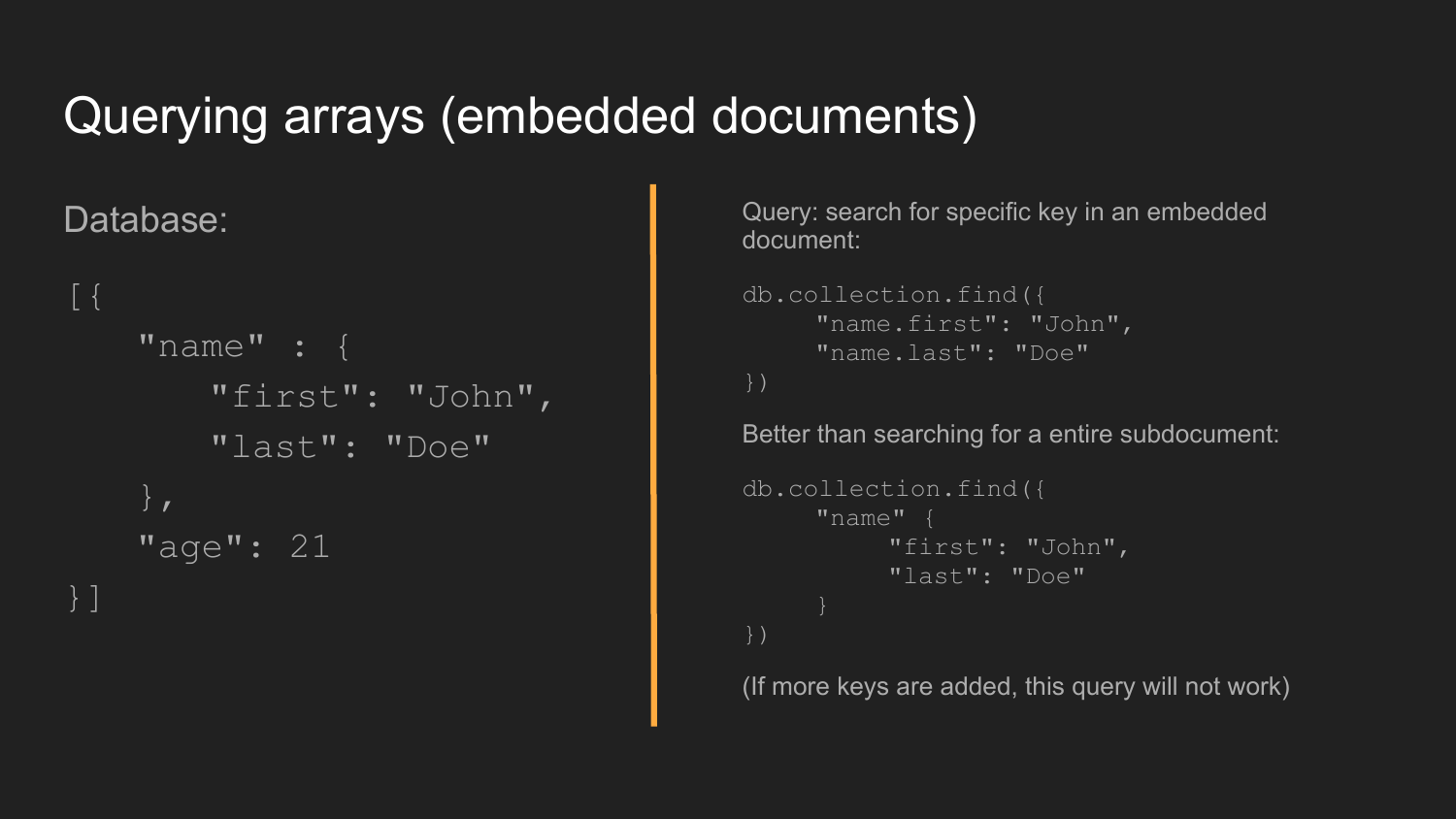#### Querying arrays (\$where queries)

- Swhere clause allows you to execute JavaScript in a query
- db.collection.find{(

```
$where: function() {
          for (var x in this) {
             if (x == y) {
                 return true;
      return false;
● Very slow compared to regular queries
```